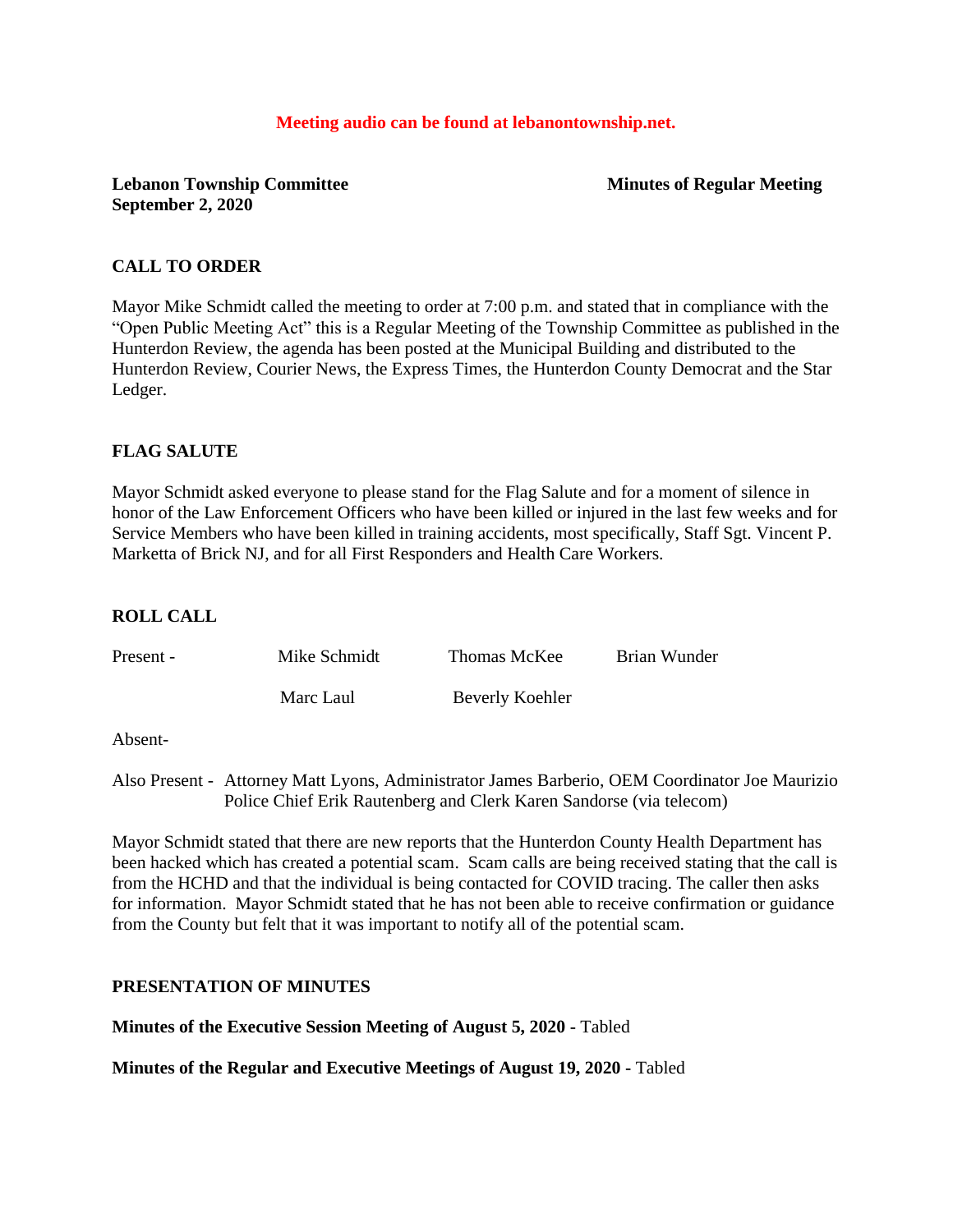### **PUBLIC COMMENTS – for agenda items only.**

*Motion by Mr. Wunder, seconded by Ms. Koehler and carried by unanimous favorable roll call vote,* the Township Committee opened the Public Comment portion of the meeting.

There were no comments from the public.

*Motion by Ms. Koehler, seconded by Mr. McKee and carried by unanimous favorable roll call vote,* the Township Committee closed the Public Comment portion of the meeting.

### **ORDINANCES**

### **Ordinance No. 2020-06 – Adding Chapter 196 – Disorderly Conduct**

*Motion by Ms. Koehler, seconded by Mr. Wunder and carried by unanimous favorable roll call vote,* the public hearing for Ordinance No. 2020-06 was opened.

There were no comments from the public.

*Motion by Mr. Laul, seconded by Ms. Koehler and carried by unanimous favorable roll call vote, the* public hearing for Ordinance No. 2020-06 was closed.

*Motion by Ms. Koehler, seconded by Mr. McKee and carried by unanimous favorable roll call vote,*  the Township Committee adopted Ordinance No. 2020-06 as written below.

# COUNTY OF HUNTERDON ORDINANCE NO. 2020-06 AN ORDINANCE ADDING CHAPTER 196 TO THE CODE OF THE TOWNSHIP OF LEBANON, COUNTY OF HUNTERDON, STATE OF NEW JERSEY, SPECIFICALLY ENTITLED "DISORDERLY CONDUCT"

BE IT ORDAINED by the Mayor and Committee of the Township of Lebanon, County of Hunterdon, State of New Jersey that Chapter 196, entitled "Disorderly Conduct" shall be added as follows:

Chapter 196, Section 1, entitled "Disorderly Conduct," shall be added to read in full as follows:

Disorderly Conduct.

It shall be unlawful for any person or persons to behave in a disorderly manner by fighting, urinating/defecating in public, threatening to cause bodily harm or property damage to another or acting in a threatening manner causing others fear of bodily harm or property damage. In addition, no person or persons shall purposefully engage in threatening or abusive language or gestures intentionally directed towards another person with the intent of encouraging or instigating future physical conflict. Person or Persons shall also not possess nor be under the influence of any non-prescribed medications or drugs.

This Ordinance shall take effect upon final passage and publication in accordance with New Jersey law.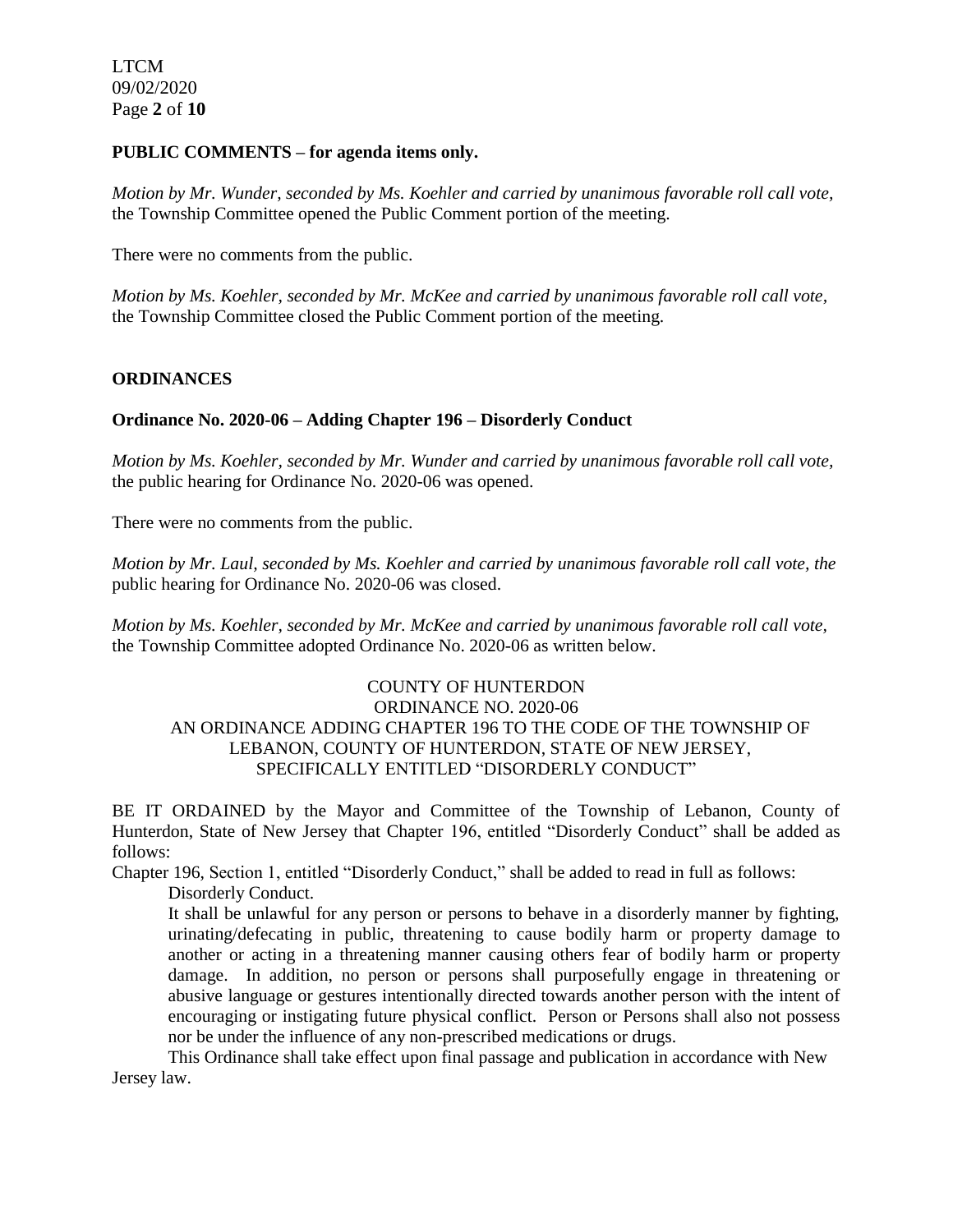LTCM 09/02/2020 Page **3** of **10**

### **Ordinance No. 2020-07- Amending Chapter 1, Article II**

*Motion by Mr. Wunder, seconded by Mr. McKee and carried by unanimous favorable roll call vote,* the public hearing for Ordinance No. 2020-07 was opened.

There were no comments from the public.

*Motion by Mr. Wunder, seconded by Mr. Laul and carried by unanimous favorable roll call vote, the* public hearing for Ordinance No. 2020-07 was closed.

*Motion by Mr. Laul, seconded by Ms. Koehler and carried by unanimous favorable roll call vote, the* Township Committee adopted Ordinance No. 2020-07 as written below.

# TOWNSHIP OF LEBANON COUNTY OF HUNTERDON ORDINANCE NO. 2020-07 AN ORDINANCE AMENDING CHAPTER 1, ARTICLE II, OF THE TOWNSHIP OF LEBANON, COUNTY OF HUNTERDON, STATE OF NEW JERSEY

WHEREAS, the Township of Lebanon is desirous to update its Municipal Code pertaining to Chapter 1, General Provisions, Article II, General Penalty.

NOW, THEREFORE, BE IT ORDAINED, by the Mayor and Committee of the Township of Lebanon, in the County of Hunterdon, that the Municipal Code of the Township of Lebanon pertaining to Article II, General Penalty, is hereby amended and supplemented as follows (Additions indicated in boldface and italics *thus*; deletions indicated with strike-through thus):

[§1-6 . Minimum penalty.](https://ecode360.com/6915992#6915992) 

The Township Committee may prescribe that, for the violation of any particular Code provision or ordinance, at least a minimum penalty shall be imposed which shall consist of a fine which may be fixed at an amount not exceeding \$100 *not less than \$200 nor exceeding \$1,000 for a first offense. The minimum penalty for a second violation of the same ordinance within five years of the first offense shall be \$300 and the maximum shall be \$2,000. The minimum penalty for a third violation within five years of the first offense shall be \$500 and the maximum shall be \$3,000*.

BE IT FURTHER ORDAINED that this amendment shall be effective upon the date of adoption.

#### **Ordinance No. 2020-08 – Revising Chapter 205, Article II; and Chapter 400-54(D) – Fees**

*Motion by Mr. McKee, seconded by Ms. Koehler and carried by unanimous favorable roll call vote,* the public hearing for Ordinance No. 2020-08 was opened.

There were no comments from the public.

*Motion by Mr. McKee, seconded by Ms. Koehler and carried by unanimous favorable roll call vote,*  the public hearing for Ordinance No. 2020-08 was closed.

*Motion by Ms. Koehler, seconded by Mr. Laul and carried by unanimous favorable roll call vote, the* Township Committee adopted Ordinance No. 2020-08 as written below.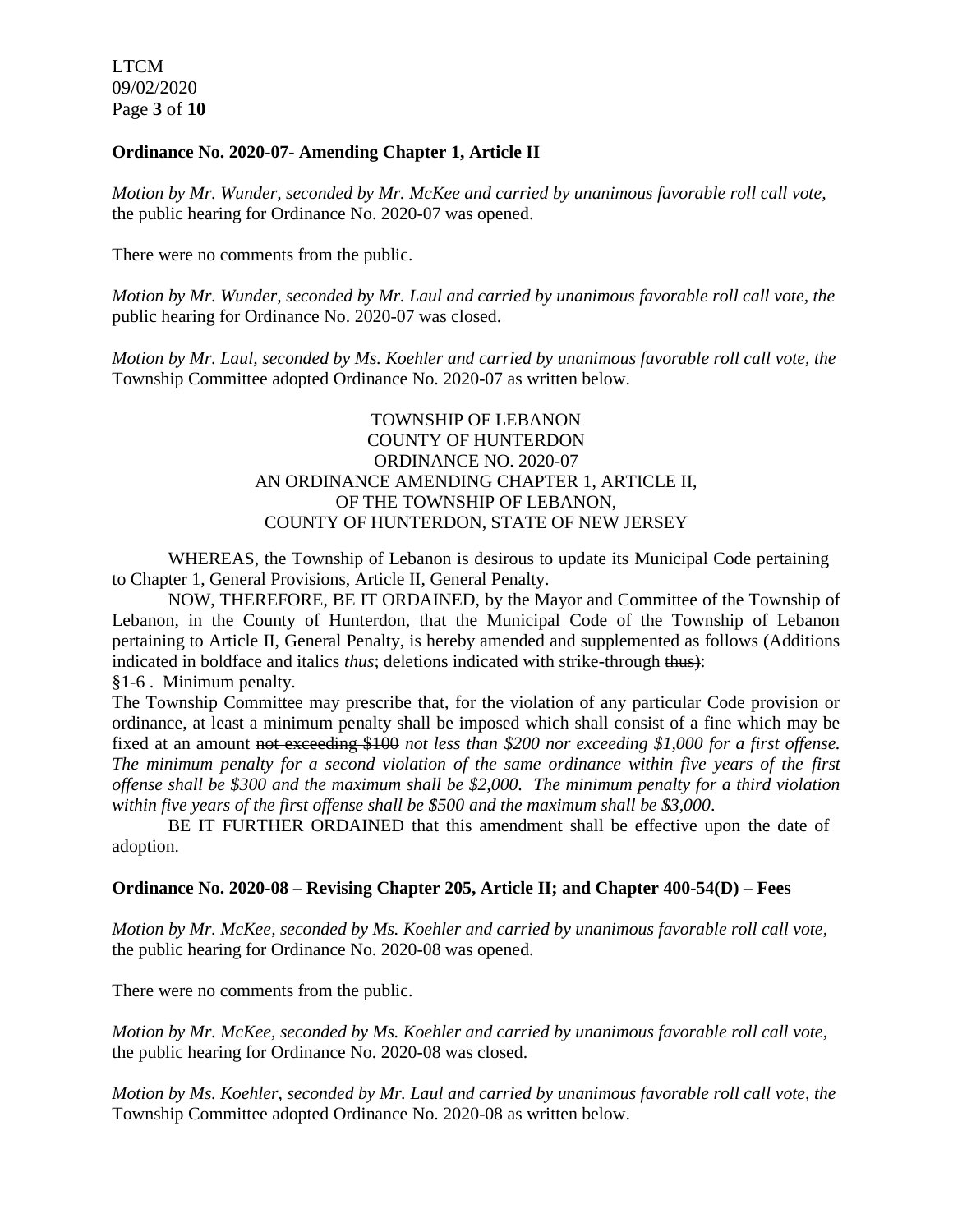# TOWNSHIP OF LEBANON COUNTY OF HUNTERDON ORDINANCE NO. 2020-08 AN ORDINANCE REVISING CHAPTER 205, ARTICLE II; AND CHAPTER 400-54(D) OF THE TOWNSHIP OF LEBANON, COUNTY OF HUNTERDON, STATE OF NEW JERSEY

WHEREAS, the Township of Lebanon is desirous to update and revise its Municipal Code pertaining to Chapter 205, Fees, Article II, 4 - Fee Schedule; and Chapter 400 Zoning, Article VII, 54(D) - Administration and Enforcement – Application Fees

NOW, THEREFORE, BE IT ORDAINED, by the Mayor and Committee of the Township of Lebanon, in the County of Hunterdon, that the Municipal Code of the Township of Lebanon pertaining to Chapter 205, Fees, Article II, Fee Schedule, and Chapter 400 Zoning, Article VII, 54(D) - Administration and Enforcement – Application Fees are hereby revised and supplemented as follows (additions indicated in boldface and italics *thus*; deletions indicated with strike-through thus): § [205-4. Actual cost of duplication.](https://ecode360.com/6915992#6915992) 

A request for records in a medium not routinely used by *from* the Township of Lebanon may be charged *shall incur a charge equal to* the actual cost of duplication where *by* the Township. can demonstrate that its actual costs exceed the statutory rates for copying printed material. *Said costs shall be set forth by a schedule prepared by the Municipal Clerk and approved by the Township Committee and updated as needed to reflect current costs.*

[§ 205-6. Schedule of Fees.](https://ecode360.com/6915992#6915992) 

| <b>Marriage licenses</b>                           |                           |       |                                    |
|----------------------------------------------------|---------------------------|-------|------------------------------------|
| Marriage License: first certified copy             |                           | \$4   |                                    |
| Marriage License: additional certified copy        |                           | \$2   |                                    |
| Vital Records                                      |                           |       |                                    |
| Marriage License                                   |                           |       | \$28                               |
| Birth, Death, Marriage, Civil Union                |                           |       |                                    |
| Or Domestic Partnership, first copy                | \$10                      |       |                                    |
| Birth, Death, Marriage, Civil Union                |                           |       |                                    |
| \$5<br>Or Domestic Partnership, addition copies    |                           |       |                                    |
| <b>Memorial Park Rental Fees</b>                   |                           |       |                                    |
| <b>Large Pavilion – Scott Brunnell Pavilion</b>    |                           |       |                                    |
| Large events (500 guests)                          |                           |       | \$500                              |
| 100-499 guests, Weddings/Corporate gatherings      |                           | \$300 |                                    |
| Under 100 guests                                   |                           |       | \$100                              |
| <b>Small Pavilion</b>                              |                           |       | \$50                               |
| <b>General Field Usage</b>                         |                           |       | \$35 per day, per session          |
| Dogs (Ch. 125, Art. I)                             |                           |       |                                    |
| Dog License for altered dog                        | $$+1$                     |       | \$12                               |
| Dog license for unaltered dog                      | \$14                      |       | \$15                               |
| Dog license, late registration                     | \$5 per month             |       |                                    |
|                                                    | after February 1          |       | \$25 after February $I^{st}$       |
| Dog license replacement tag                        |                           |       | \$4                                |
| Road Opening permit (Ch. 325, Art. II)             |                           |       |                                    |
|                                                    | <del>\$50 minimum -</del> |       | \$75 plus additional 15% cash bond |
|                                                    |                           |       | based on estimated cost of work    |
| Alcoholic beverages, annual license fees (Ch. 120) |                           |       |                                    |

Plenary retail consumption license *\$2,500*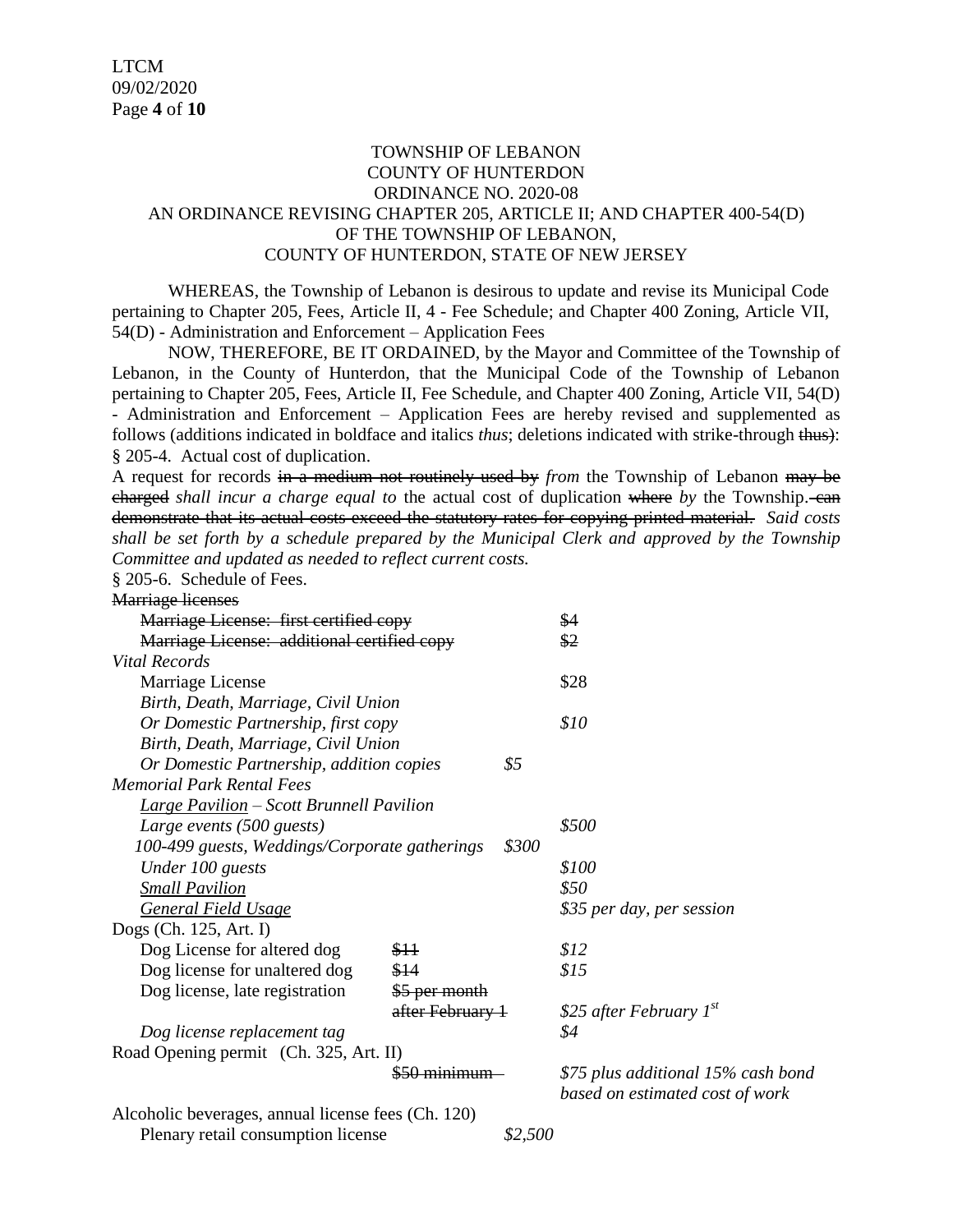LTCM 09/02/2020 Page **5** of **10**

| 2007                                                                  |         |      |                |  |  |
|-----------------------------------------------------------------------|---------|------|----------------|--|--|
| 2008                                                                  | \$2,500 |      |                |  |  |
| Plenary retail distribution                                           |         |      | \$2,500        |  |  |
| 2007                                                                  | \$2,250 |      |                |  |  |
| 2008                                                                  | \$2,500 |      |                |  |  |
| List of taxpayers on diskette on USB                                  |         |      |                |  |  |
|                                                                       | \$10    |      | Cost of medium |  |  |
| Cost of Committee tape <i>audio</i> \$2                               |         | \$20 |                |  |  |
| Certificate of continued occupancy (CCO) )Ch. 161)                    |         |      |                |  |  |
|                                                                       | \$30    |      | \$80           |  |  |
| Floodplain certification (Ch. 220, Art. II)<br>\$5                    |         |      |                |  |  |
| Review map and write letter                                           |         |      | \$150          |  |  |
| Visit Property, review map and write letter                           |         |      |                |  |  |
| § 400-54(D). Application Fees.                                        |         |      |                |  |  |
| $(i)$ Under 200 square feet: \$25 (this includes fences)              |         |      |                |  |  |
| 200 to 1,000 square feet: \$50<br>(i)                                 |         |      |                |  |  |
| $(k)$ Additions and accessory buildings under 2000 square feet: \$100 |         |      |                |  |  |

*(l)* Projects over 2000 square feet: \$200

BE IT FURTHER ORDAINED that these revisions shall be effective upon the date of adoption.

### **Ordinance No. 2020-09 – Repealing Existing and Adopting New Chapter 77- "Police Department"**

*Motion by Mr. Laul, seconded by Ms. Koehler and carried by unanimous favorable roll call vote, the* public hearing for Ordinance No. 2020-09 was opened.

There were no comments from the public.

*Motion by Mr. Laul, seconded by Ms. Koehler and carried by unanimous favorable roll call vote, the* public hearing for Ordinance No. 2020-09 was closed.

*Motion by Mr. Laul, seconded by Ms. Koehler and carried by unanimous favorable roll call vote, the* Township Committee adopted Ordinance No. 2020-09 as written below.

# TOWNSHIP OF LEBANON COUNTY OF HUNTERDON ORDINANCE NO. 2020-09 AN ORDINANCE REPEALING EXISTING CHAPTER 77 ENTITLED "POLICE DEPARTMENT," OF MUNICIPAL CODE OF THE TOWNSHIP OF LEBANON, COUNTY OF HUNTERDON, STATE OF NEW JERSEY,

#### AND ADOPTING NEW CHAPTER 77 ENTITLED "POLICE DEPARTMENT" WHEREAS, there has been previously adopted Chapter 77 of the Township of Lebanon

Municipal Code; and

WHEREAS, it is necessary and appropriate to update the entirety of Chapter 77 of the township of Lebanon municipal code entitled "Police Department."

NOW, THEREFORE, BE IT ORDAINED, by the Mayor and Committee of the Township of Lebanon, in the County of Hunterdon, that Chapter 77 of the Municipal Code of the Township of Lebanon, is hereby repealed; and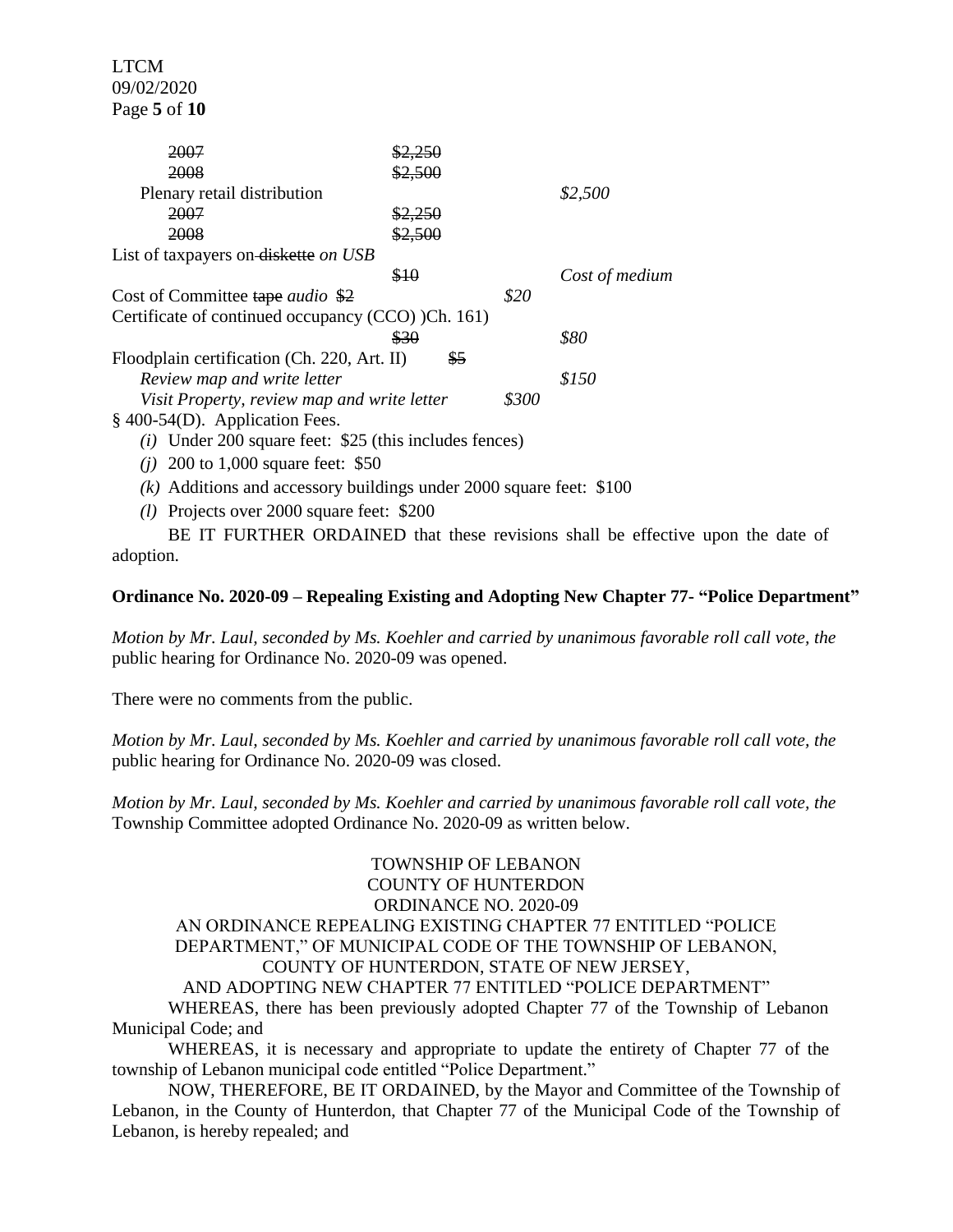LTCM 09/02/2020 Page **6** of **10**

BE IT FURTHER ORDAINED that the new Chapter 77 entitled "Police Department" comprised of the contents of the newly revised "Lebanon Township Police Department – Rules and Regulations," attached hereto as "Exhibit A" and made a part hereof, shall be adopted as the governing articles of the Lebanon Township Police Department; and

BE IT FURTHER ORDAINED that this amendment shall be effective upon the date of adoption.

### **RESOLUTIONS**

#### **Resolution 62-2020 - Entering into an Agreement with CWA Local 1040**

*Motion by Mr. McKee, seconded by Mr. Wunder and carried by unanimous favorable roll call vote,* the Township Committee approved Resolution No. 62-2020 as written below.

# TOWNSHIP OF LEBANON COUNTY OF HUNTERDON STATE OF NEW JERSEY RESOLUTION NO. 62-2020 ENTERING INTO AN AGREEMENT WITH CWA LOCAL 1040

WHEREAS, the CWA Local 1040 had a Collective Bargaining Agreement in place which expired on December 31, 2014; and

WHEREAS, the Township Committee and the CWA have engaged in collective negotiations for a successor agreement; and

WHEREAS, the mutually agreed upon terms and conditions have been incorporated into a final contract document.

NOW THEREFORE BE IT RESOLVED, that the Township Committee of the Township of Lebanon do hereby ratify the Collective Bargaining Agreement between the Township and the CWA in accordance with the attached Agreement.

BE IT FURTHER RESOLVED that the Township Committee is hereby authorized to execute the finalized Collective Bargaining Agreement between the Township of Lebanon and the CWA Local 1040.

### **Resolution 63-2020 – Appointment of Deputy Emergency Management Coordinator**

*Motion by Mr. Wunder, seconded by Mr. Laul and carried by unanimous favorable roll call vote, the* Township Committee approved Resolution No. 63-2020 as written below.

# TOWNSHIP OF LEBANON COUNTY OF HUNTERDON STATE OF NEW JERSEY RESOLUTION NO. 63-2020 APPOINTMENT – DEPUTY EMERGENCY MANAGEMENT COORDINATOR

WHEREAS, the Township of Lebanon is currently in need of a Deputy Emergency Management Coordinator; and WHEREAS, Carsten Janes is qualified for this position.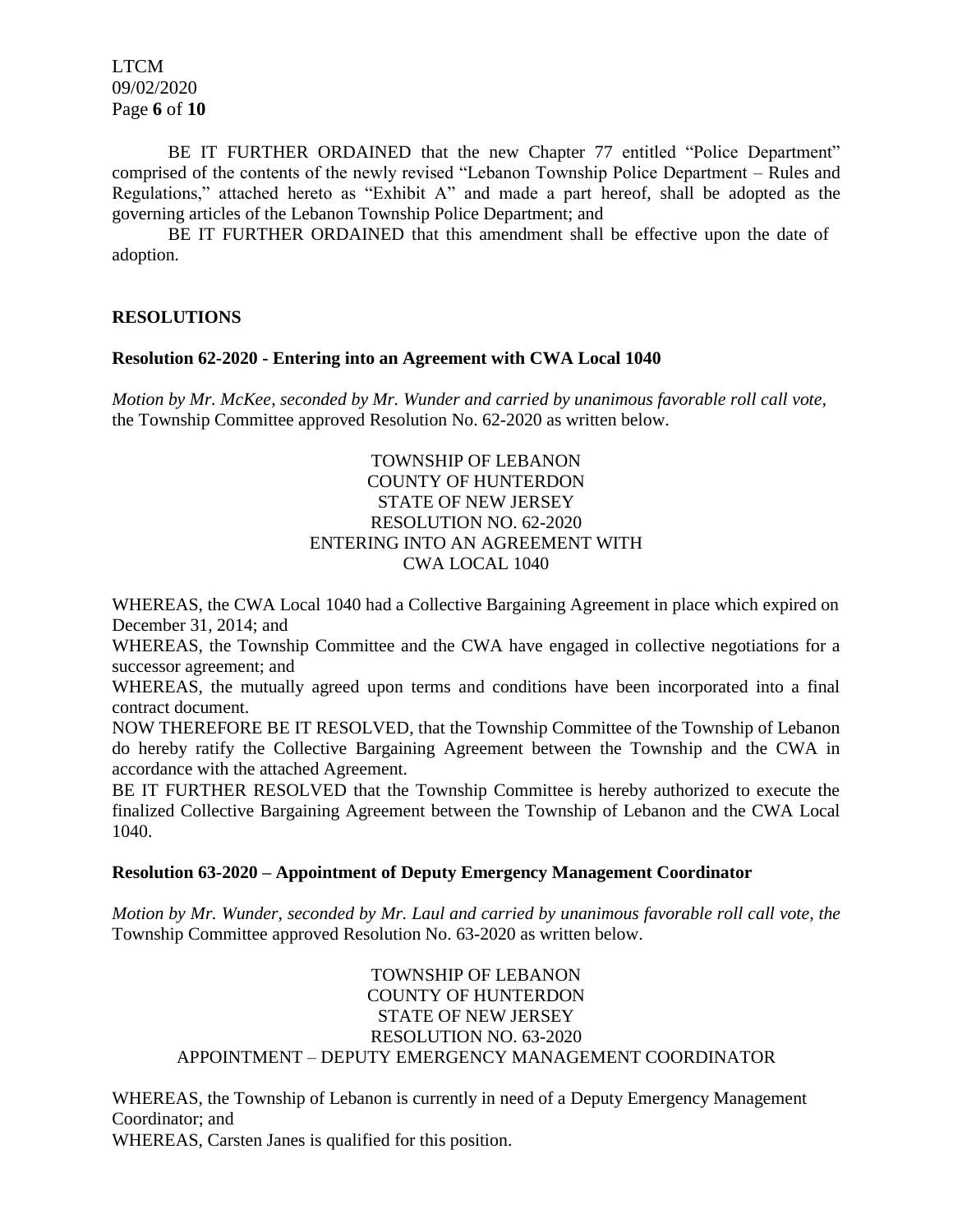LTCM 09/02/2020 Page **7** of **10**

NOW, THEREFORE BE IT RESOLVED by the Township Committee of the Township of Lebanon to appoint Carsten Janes to the position of Deputy Emergency Management Coordinator from September 2, 2020 through December 31, 2021.

### **OLD BUSINESS**

Ms. Koehler stated that Movie Night is scheduled for this Friday evening at 8:00 p.m.

Mr. Wunder asked about the status of the Municipal Office door replacement. Mayor Schmidt stated that the doors are due to be delivered on September 9, 2020.

Mr. Wunder asked Mr. Laul for information on the sign company he referred to that travels by truck with examples of sign options. Mr. Laul will email the information to Mr. Wunder.

Mr. Wunder stated that he spoke with the DPW Manager and they will be able to take down the trees in the front.

#### **NEW BUSINESS**

#### **Election Ballot Box Request**

Mr. Laul stated that he was contacted by the County Clerk last week. She is requesting to place a ballot box in the Township as our Community exceeds 5000 residents. There will need to be camera surveillance on the box. The Committee's consensus is to place the box in front of the Municipal Office next to the Tax Box. The DPW Manager will install the concrete pad.

Mr. Wunder suggested moving the camera in the meeting room to face the entry door and the public.

*Motion by Mr. McKee, seconded by Mr. Wunder and carried by unanimous favorable roll call vote,* the Township Committee approved the acceptance of the Election Ballot Box which will be located at the Municipal Office next to the Tax Box.

#### **Police Chief Request to Purchase a 2020 Interceptor Utility Vehicle**

*Motion by Mr. Laul, seconded by Ms. Koehler and carried by unanimous favorable roll call vote,* the Township Committee approved the Police Chief's request to purchase a 2020 Interceptor Utility Vehicle, under State Contract, at \$45,508.00, through Winner Ford.

Mayor Schmidt stated that a question has been raised regarding the Township's ordinance in relation to election signs. Mayor Schmidt stated that due to COVID and the mail in voting, he would like for Attorney Lyons to provide his legal opinion on the subject.

Attorney Lyons stated that pursuant to the Township's Administrative Code it allows for a 4-week timeline, prior to the election, for election signs to be placed. However, with unique times due to the mail in election, balloting essentially begins on October 5<sup>th</sup>. Attorney Lyons strongly advised the Committee to use October 5, 2020 as the day to count back from for the 4-week timeline as there could be problems that arise.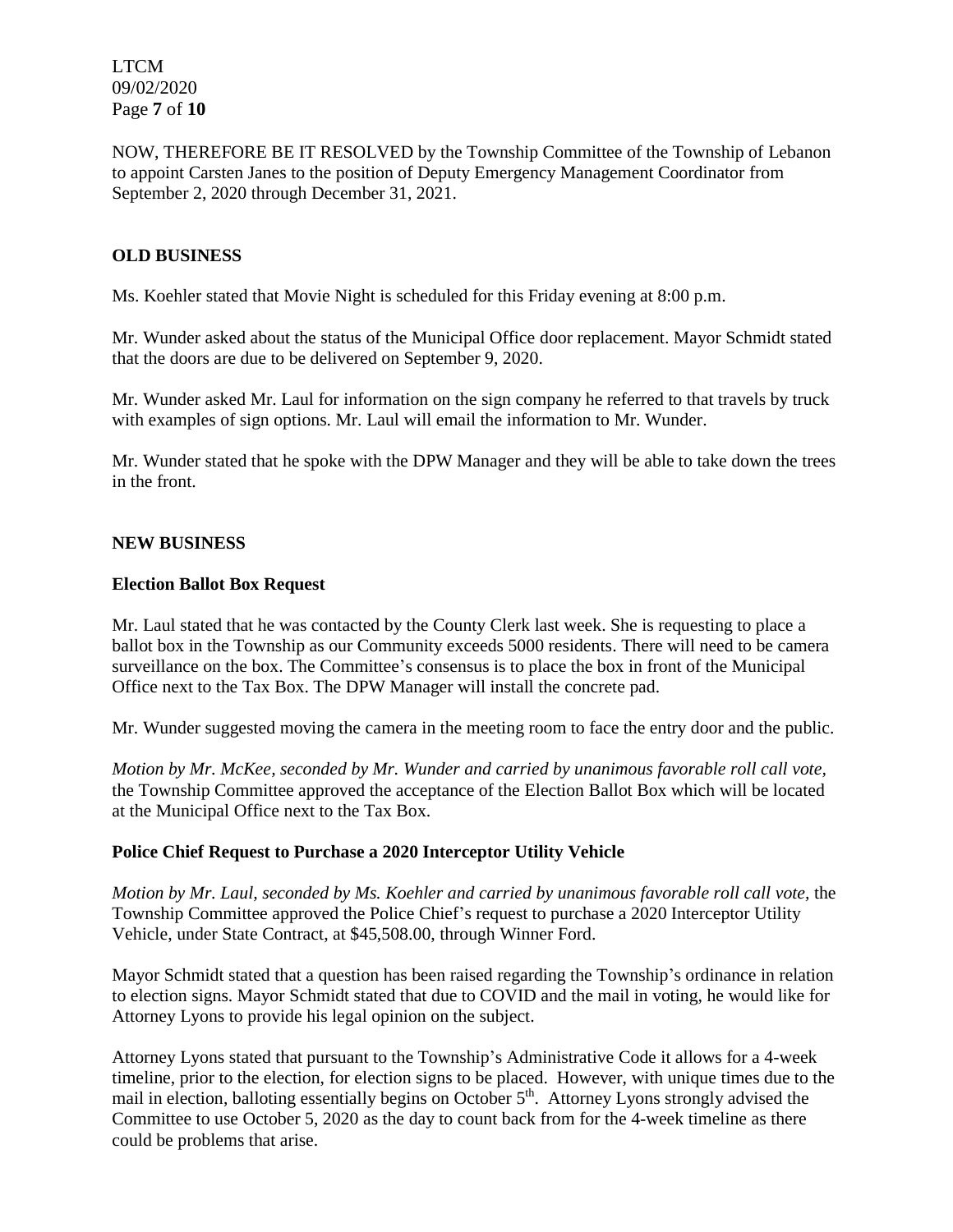LTCM 09/02/2020 Page **8** of **10**

*Motion by Mr. McKee, seconded by Ms. Koehler and carried by unanimous favorable roll call vote,* the Township Committee is interpreting Section § 400-13D(1) of the Township Code, as the election will commence on October 5<sup>th</sup> with the beginning of mail in ballots and therefore temporary political signs pursuant to this section are permitted effective immediately.

# **PRESENTATION OF VOUCHERS**

Committee Members provided a description of vouchers exceeding \$1000.00.

*Motion by Ms. Koehler, seconded by Mr. Laul and carried by unanimous favorable roll call vote, the* Township Committee approved the September 2, 2020 bill lists in the amount of \$98,683.05.

### **CORRESPONDENCE**

- a. Curator's Report
- b. North Hunterdon Food Pantry
- c. Animal Control Officer Report
- d. David Overaker Historian Ordinance

### **PUBLIC COMMENTS**

*Motion by Mr. Laul, seconded by Mr. McKee and carried by unanimous favorable roll call vote, the* Township Committee opened the Public Comment portion of the meeting at 7:38.

Ms. Laramie Silber asked the Committee if they have considered using a teleconferencing system as it is sometimes difficult to hear who is speaking on the call.

*Motion by Ms. Koehler, seconded by Mr. Laul and carried by unanimous favorable roll call vote, the* Township Committee closed the Public Comment portion of the meeting at 7:40 p.m.

# **EXECUTIVE SESSION - Resolution No. 64-2020**

*Motion by Ms. Koehler, seconded by Mr. Wunder and carried by favorable roll call vote, the* Township Committee approved Resolution No. 64-2020 and convened into executive session at 7:41 p.m. Action will not be taken.

> TOWNSHIP OF LEBANON COUNTY OF HUNTERDON STATE OF NEW JERSEY RESOLUTION NO. 64-2020

#### RESOLUTION AUTHORIZING EXECUTIVE SESSION

WHEREAS, the Open Public Meetings Act; *N.J.S.A.* 10:4-6 *et seq*., declares it to be the public policy of the State to insure the right of citizens to have adequate advance notice of and the right to attend meetings of public bodies at which business affecting the public is discussed or acted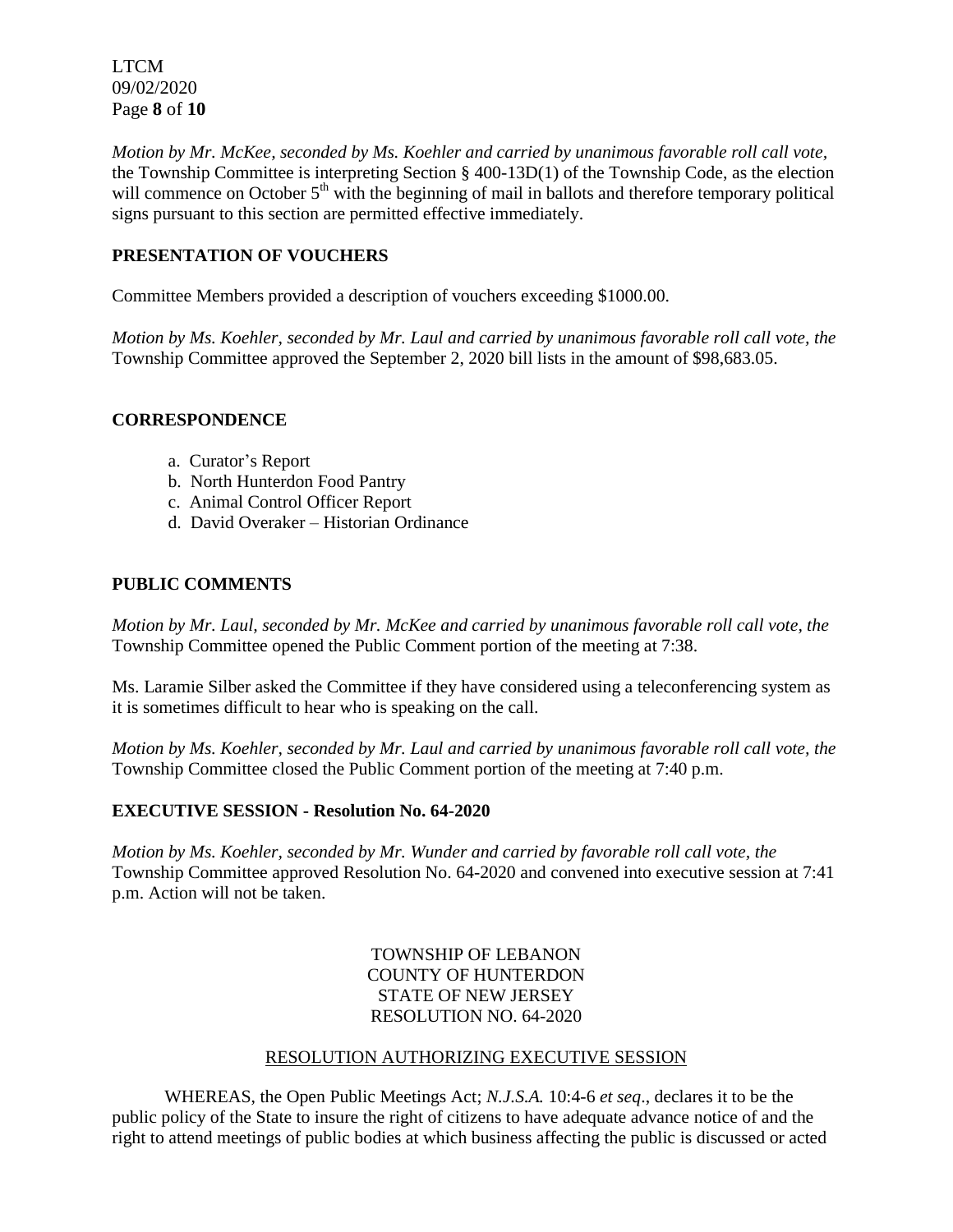# LTCM 09/02/2020 Page **9** of **10**

upon; and

WHEREAS, the Open Public Meetings Act also recognizes exceptions to the right of the public to attend portions of such meetings; and

WHEREAS, the Mayor and Committee find it necessary to conduct an executive session closed to the public as permitted by the *N.J.S.A*. 40:4-12; and

WHEREAS, the Mayor and Committee will reconvene in public session at the conclusion of the executive session;

NOW, THEREFORE, BE IT RESOLVED by the Mayor and Committee of the Township of Lebanon, County of Hunterdon, State of New Jersey that they will conduct an executive session to discuss the following topic(s) as permitted by *N.J.S.A*. 40:4-12:

\_\_\_\_\_\_A matter which Federal Law, State Statute or Rule of Court requires be kept confidential or excluded from discussion in public (**August 5, 2020 Executive Session Minutes);**

 $\Delta$  matter where the release of information would impair a right to receive funds from the federal government;

A matter whose disclosure would constitute an unwarranted invasion of individual privacy; \_\_\_\_\_\_A collective bargaining agreement, or the terms and conditions thereof (Specify contract:

\_\_\_\_\_\_\_\_\_\_\_\_\_\_\_\_\_\_\_\_\_\_\_\_\_\_\_\_\_\_\_\_\_\_\_\_\_\_\_\_\_\_\_); \_\_\_\_\_ A matter involving the purpose, lease or acquisition of real property with public funds, the setting of bank rates or investment of public funds where it could adversely affect the public interest if discussion of such matters were disclosed;

\_\_\_\_\_Tactics and techniques utilized in protecting the safety and property of the public provided that their disclosure could impair such protection;

\_\_\_\_\_\_Investigations of violations or possible violations of the law;

Pending or anticipated litigation or contract negotiation in which the public body is or may become a party; (The general nature of the litigation or contract negotiations is: \_\_\_\_\_\_. The public disclosure of such information at this time would have a potentially negative impact on the municipality's position in the litigation or negotiation; therefore this information will be withheld until such time as the matter is concluded or the potential for negative impact no longer exists.)

 Matters falling within the attorney-client privilege, to the extent that confidentiality is required in order for the attorney to exercise his or her ethical duties as a lawyer; (The general nature of the matter is: OR the public disclosure of such information at this time would have a potentially negative impact on the municipality's position with respect to the matter being discussed; therefore this information will be withheld until such time as the matter is concluded or the potential for negative impact no longer exists.*)*;

 X Matters involving the employment, appointment, termination of employment, terms and conditions of employment, evaluation of the performance, promotion or disciplining of any specific prospective or current public officer or employee of the public body, where all individual employees or appointees whose rights could be adversely affected have not requested in writing that the matter(s) be discussed at a public meeting; (The employee(s) and/or general nature of discussion is: **Police Department Policy** And whereas the public disclosure of such information at this time would violate the employee(s) privacy rights; therefore this information will be withheld until such time as the matter is concluded or the threat to privacy rights no longer exists.;

Deliberation occurring after a public hearing that may result in the imposition of a specific civil penalty or loss of a license or permit;

BE IT FURTHER RESOLVED that the Mayor and Committee hereby declare that their discussion of the subject(s) identified above may be made public at a time when the Township Attorney advises them that the disclosure of the discussion will not detrimentally affect any right, interest or duty of the Township or any other entity with respect to said discussion.